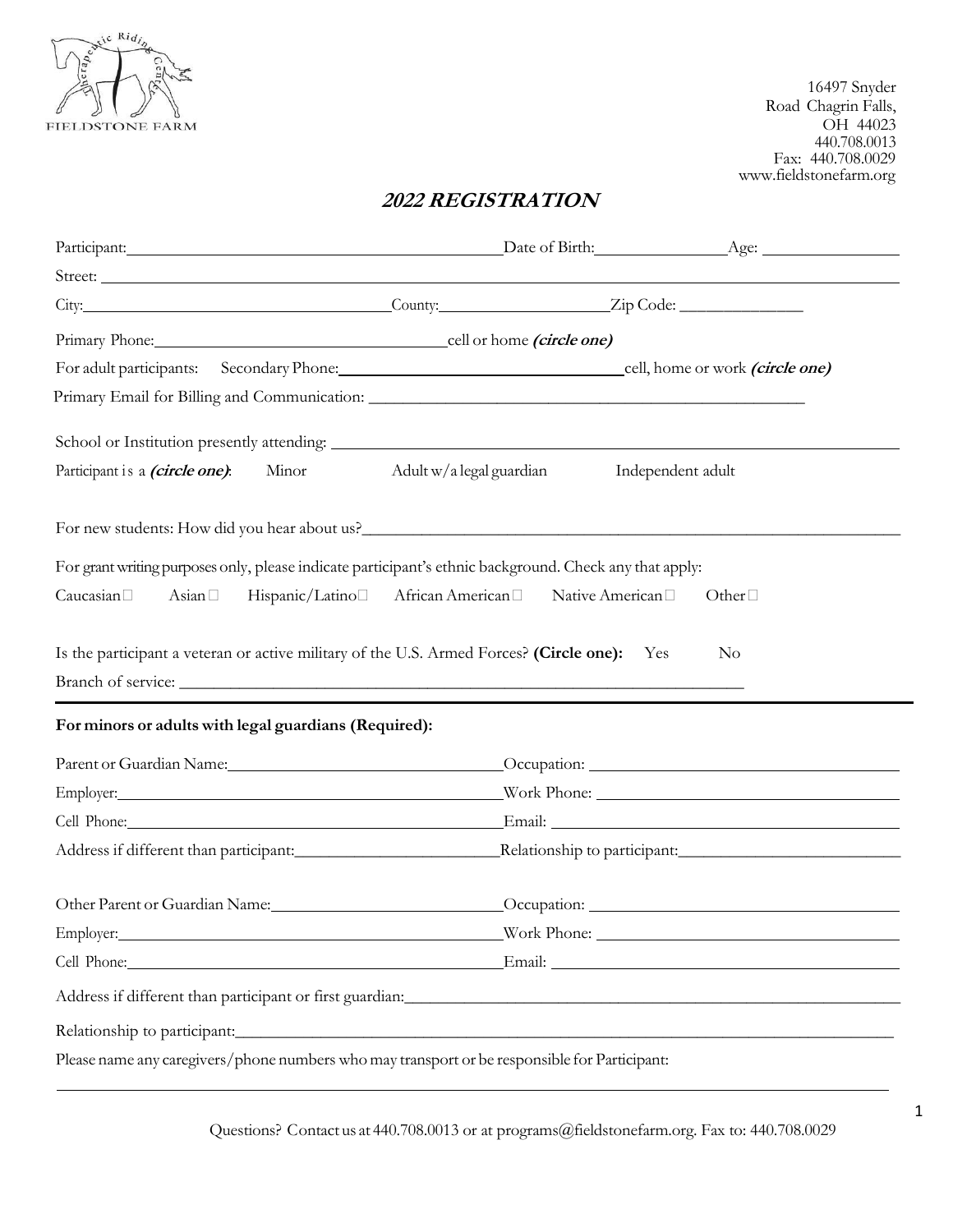### **IN CASE OF EMERGENCY**

*In the event of a medical emergency, Fieldstone Farm will provide basic first aid and/or call 911 and will disclose all available health care information to emergency medical personnel.*

Please list **two** Emergency Contact names/phones:

| Emergency Contact Name:                                                  | Phone: |
|--------------------------------------------------------------------------|--------|
| Emergency C o n t a c t Name:                                            | Phone: |
| $Dloose$ note any LIEE THREATENING ellergies (bees, estame modisations). |        |

Please note any LIFE THREATENING allergies (bees, asthma, medications):

## **PHOTO RELEASE**

For valuable consideration, the receipt of which from Fieldstone Farm Therapeutic Riding Center and PATH Intl. is hereby acknowledged, the undersigned hereby grants to Fieldstone Farm permission to take, or have taken, still and moving photographs, videos and films including television pictures of myself and/or the participant for use by Fieldstone Farm, its advertising agencies, news media, and any other persons involved with Fieldstone Farm and its programs including PATH Intl., to use and reproduce the photographs, films, videos and pictures and to circulate and publicize the same by any means deemed appropriate by Fieldstone Farm, including without limitation newspapers, television media, online media, brochures, pamphlets, magazines, instructional materials, books and clinical materials.

No inducements or promises have been made to me to secure my signature to this release other than the intention of Fieldstone Farm to use or cause to be used such photographs, films, videos and pictures for the primary purpose of promoting and aiding Fieldstone Farm and/or PATH Intl. and its programs.

I DO consent I DO NOT consent

Date: Signature: Signature: 2004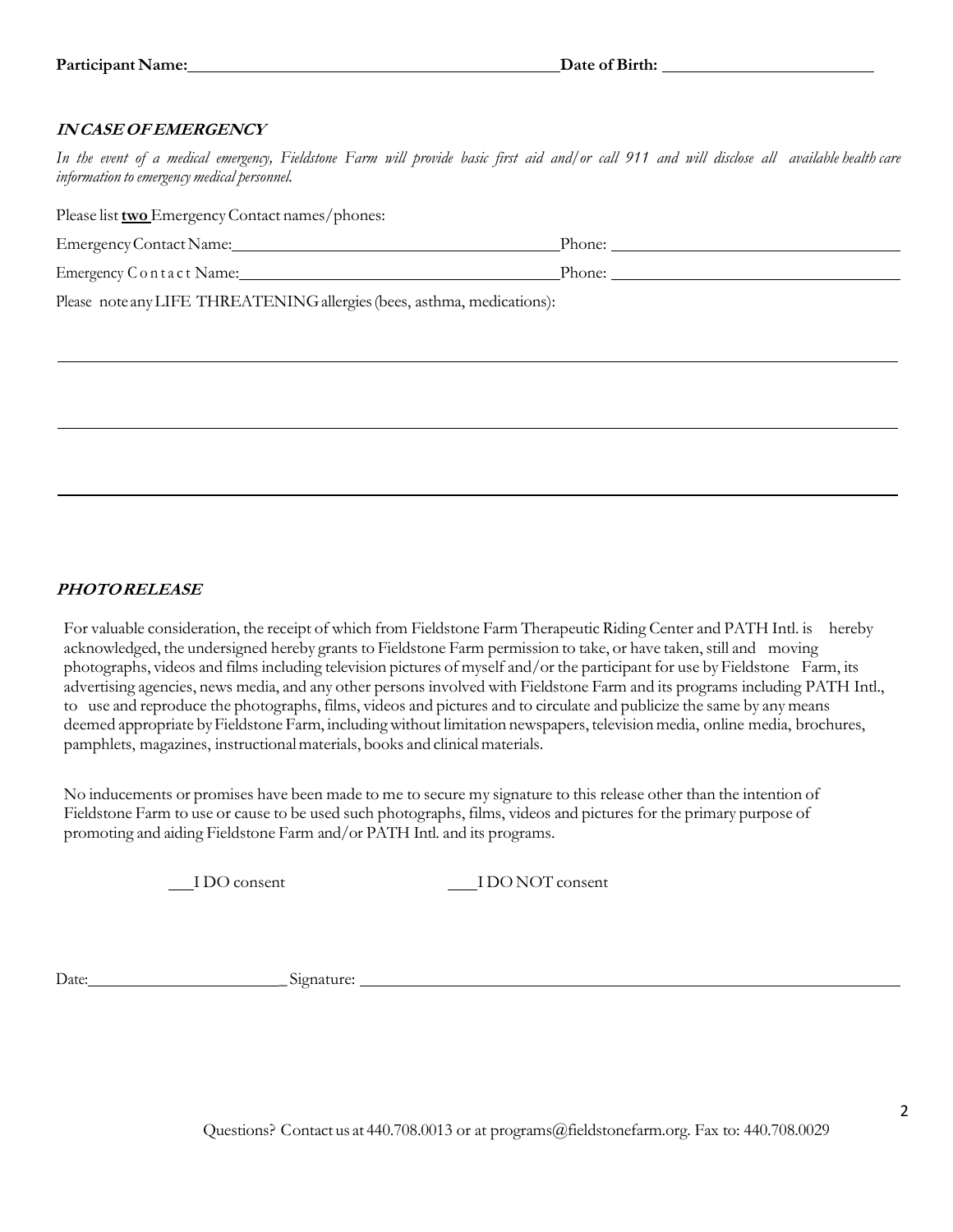# **RELEASE AND HOLD HARMLESS AGREEMENT**

The undersigned agrees on behalf of himself/herself, the undersigned's minor child and/or the undersigned's representatives, heirs and assigns ("Releasing Parties") to the following:

A. Fieldstone Farm Therapeutic Riding Center ("Fieldstone Farm") has fully explained to him/her the risks involved with horseback riding, carriage driving, showing horses, horse-related activities and/or being in close proximity of horses. These risks include but are not limited to: 1. the propensity of a horse to behave in ways that may result in bodily injury; physical harm, permanent disability; death, or loss to persons around the horses, including without limitation, the rider, driver, handler; and spectator; 2. the unpredictability of horse's reaction to sound, sudden movement, unfamiliar objects, persons, or other animals, which reaction may include but is not limited to changing speed or direction at will, shifting its weight, bucking, rearing, kicking, biting, running from danger, stepping on a person's feet, pushing or shoving a person; 3. hazards, including but not limited to surface and subsurface conditions, 4. collision with another horse, animal, person or object; and 5.the potential of the Releasing Parties, or any other person involved in an equine activity to act in a negligent manner that may contribute to injury, death permanent disability, or loss to any of the Releasing Parties or the other persons, including, but not limited to failing to maintain control over a horse or failing to act within the ability of the participant. The Releasing Parties each further understands that the horse is a prey animal and regardless of its calm nature and training, the horse may revert to its natural instinct to fight or flee when frightened, which may result in injury, death, permanent disability, or loss to you or other persons. By signing this Release, the Releasing Parties each assumes all of the dangers and risks associated with horse activities and being in close proximity of horses, including those risks enumerated above.

B. In consideration of the privilege of riding, handling, and working around and being in close proximity to horses at Fieldstone Farm located at 16497 Snyder Rd., Chagrin Falls, Ohio, the Releasing Parties each releases, discharges and promises not to sue Fieldstone Farm, or any of it employees, officers, directors, trustees, members, volunteers, successors and assigns for any loss, damage, injury, including death or cost to any of the Releasing Parties or persons accompanying any of the Releasing Parties arising out of riding, handling or being in close proximity of horses and equine activities, including without limitation failing to wear a protective helmet and or use of saddles, bridles, helmets, equipment and gear provided by Fieldstone Farm or any other person or entity. The Releasing Parties also each agrees to discharge, release and promises not to sue Fieldstone Farm from any claim arising from Fieldstone Farm's training or selecting of the horses, maintenance, care, fit or adjustment of saddles or bridles, instruction on riding and related skills or leading or supervising Releasing Parties in his/her riding and other equine activities, including without limitation non-riding activities such as handling, bathing and grooming horses.

C. The Releasing Parties each agrees to indemnify and hold harmless Fieldstone Farm, its employees, volunteers, trustees, directors, officers, successors, assigns and students from and against any loss, liability, damage, expense or costs including attorney fees that it may incur or incurs arising out of or in any way connected with the Releasing Parties' participation in equestrian activities, including without limitation, handling or riding of horses or being in close proximity to a horse or due to the failure to wear a helmet when riding or handling and/ or use of saddles, bridles, equipment in connection with the equestrian activities. This indemnification provision shall survive the signing of this Release.

D. The Equine Liability Law, Ohio Revised Code Section 2305.321 generally states in part: *Equine (Horse) Activity Sponsor is not liable in damages in tort or other civil action or harm that and Equine Participant allegedly sustains during an equine activity and that results from inherent risk of equine activity.* 

\_\_\_\_\_\_\_\_\_\_\_\_\_\_\_\_\_\_\_\_\_\_\_\_\_\_\_\_\_\_\_\_\_\_\_\_\_\_\_\_\_\_\_\_\_\_\_\_\_\_\_\_\_\_\_\_\_\_\_\_\_\_\_\_\_\_\_\_\_\_\_\_\_\_

 $\mathcal{L}_\text{max} = \frac{1}{2} \sum_{i=1}^{n} \frac{1}{2} \sum_{j=1}^{n} \frac{1}{2} \sum_{j=1}^{n} \frac{1}{2} \sum_{j=1}^{n} \frac{1}{2} \sum_{j=1}^{n} \frac{1}{2} \sum_{j=1}^{n} \frac{1}{2} \sum_{j=1}^{n} \frac{1}{2} \sum_{j=1}^{n} \frac{1}{2} \sum_{j=1}^{n} \frac{1}{2} \sum_{j=1}^{n} \frac{1}{2} \sum_{j=1}^{n} \frac{1}{2} \sum_{j=1}^{n} \frac{1$ 

Signature Date

Print Name

 $\frac{1}{2}$  ,  $\frac{1}{2}$  ,  $\frac{1}{2}$  ,  $\frac{1}{2}$  ,  $\frac{1}{2}$  ,  $\frac{1}{2}$  ,  $\frac{1}{2}$  ,  $\frac{1}{2}$  ,  $\frac{1}{2}$  ,  $\frac{1}{2}$  ,  $\frac{1}{2}$  ,  $\frac{1}{2}$  ,  $\frac{1}{2}$  ,  $\frac{1}{2}$  ,  $\frac{1}{2}$  ,  $\frac{1}{2}$  ,  $\frac{1}{2}$  ,  $\frac{1}{2}$  ,  $\frac{1$ Name of minor child (if applicable)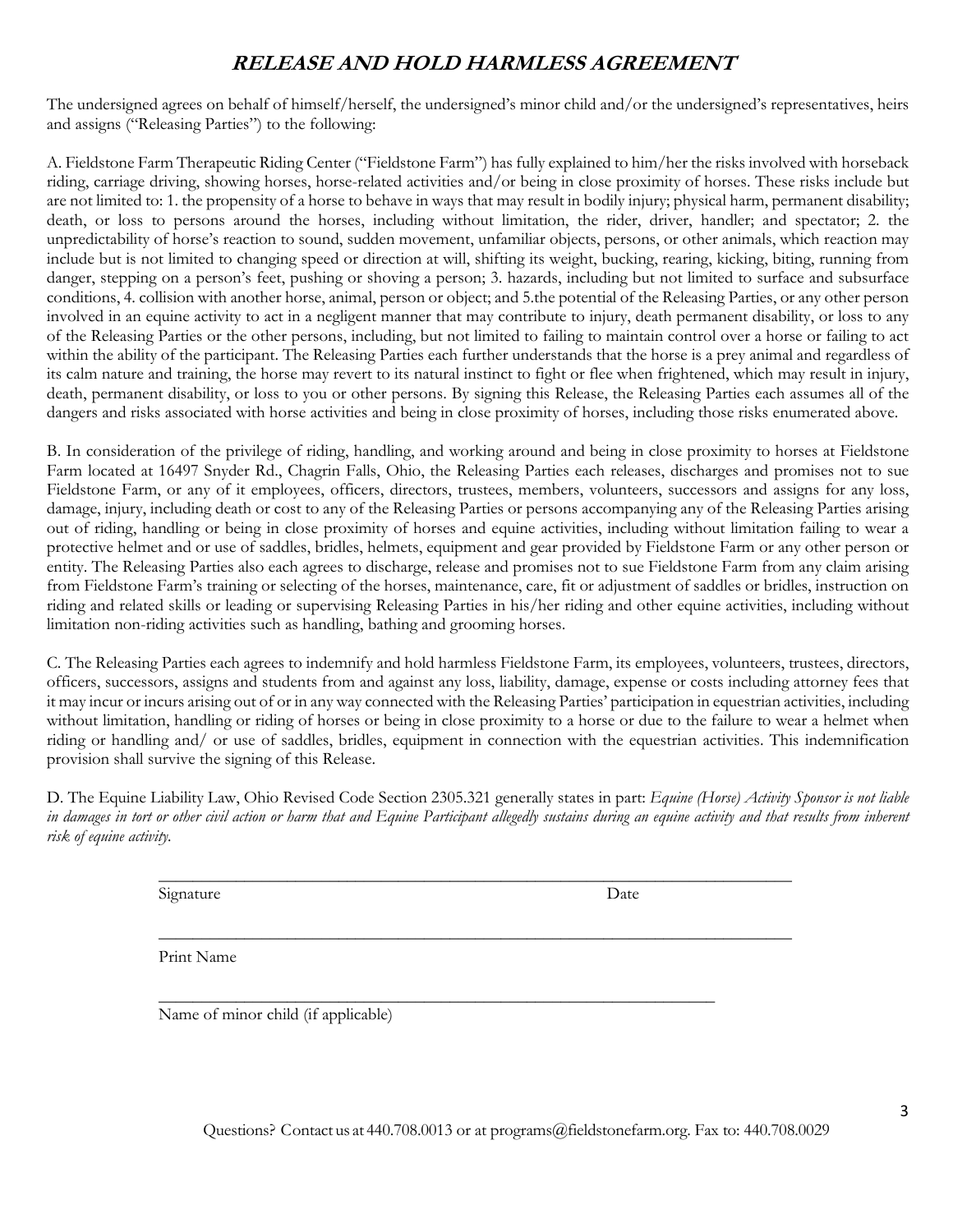# **HEALTH HISTORY**

| Participant's name: | Date of Birth:                                                                                                  |
|---------------------|-----------------------------------------------------------------------------------------------------------------|
|                     | Weight (Required):                                                                                              |
|                     | Gender (Circle one, Required): Woman/Girl Man/Boy Transgender Nonbinary/Nonconforming Other Prefer Not to Share |

Fieldstone Farm often applies for grants based on characteristics of the students and families we serve. We may have an opportunity to apply for a grant focused on serving individuals who have been diagnosed with cancer or who have a family member who has been diagnosed with cancer. If you are comfortable sharing, have you or anyone in your family received a cancer diagnosis? **(Circle one)** Yes No

**List ALL Diagnoses or Disabilities (Required): \_\_\_\_\_\_\_\_\_\_\_\_\_\_\_\_\_\_\_\_\_\_\_\_\_\_\_\_\_\_\_\_\_\_\_\_\_\_\_\_Date of Onset (year): \_\_\_\_\_\_\_\_\_\_**

#### **If the answer to any of the following HEALTH QUESTIONS is YES, a Physician's Release form (p.7) is required.**

Has the participant ever been treated for any of the following? **If yes, check the box**, provide date of occurrence and details:

| Yes |                                                                       | Date | Details |
|-----|-----------------------------------------------------------------------|------|---------|
|     | Downsyndrome                                                          |      |         |
|     | Spinal condition i.e. injury, scoliosis, fusion,<br>Spina Bifida      |      |         |
|     | Brain condition i.e. Cerebral Palsy, stroke                           |      |         |
|     | Bleeding or clotting disorders                                        |      |         |
|     | Diabetes                                                              |      |         |
|     | Joint complications such as hip dysplasia                             |      |         |
|     | Epilepsy                                                              |      |         |
|     | Heart condition including pacemakers                                  |      |         |
|     | Neurological condition i.e. hydrocephalous,<br>mitochondrial disorder |      |         |
|     | Pulmonary condition                                                   |      |         |
|     | Skin break down or pressure sores                                     |      |         |
|     | Medical shunt or any type of feeding tube                             |      |         |

| In the past 12 months, has the participant experienced: |                                                                                         | Circle one |                |
|---------------------------------------------------------|-----------------------------------------------------------------------------------------|------------|----------------|
|                                                         | Loss of consciousness, including seizures:                                              | Yes        | No             |
|                                                         | Any seizure activity for any reason                                                     | Yes        | $\rm No$       |
| 3.                                                      | Hospitalization for a mental health crisis:                                             | Yes        | N <sub>o</sub> |
| 4.                                                      | Hospitalization for any serious injury, condition or surgery                            | Yes        | N <sub>o</sub> |
| 5.                                                      | Activity restrictions due to medical reasons:                                           | Yes        | N <sub>o</sub> |
| 6.                                                      | The need for assistance to maintain an upright sitting position or control of the head: | Yes        | $\rm No$       |
|                                                         | A medical device such as an insulin pump, catheter, or colostomy bag:                   | Yes        | No             |

If Yes to any of the questions above please provide date and details:

A Physician Release (pg. 7) **is required** if the participant is a Hippotherapy client or if you answered yes to **any** of the health questions above.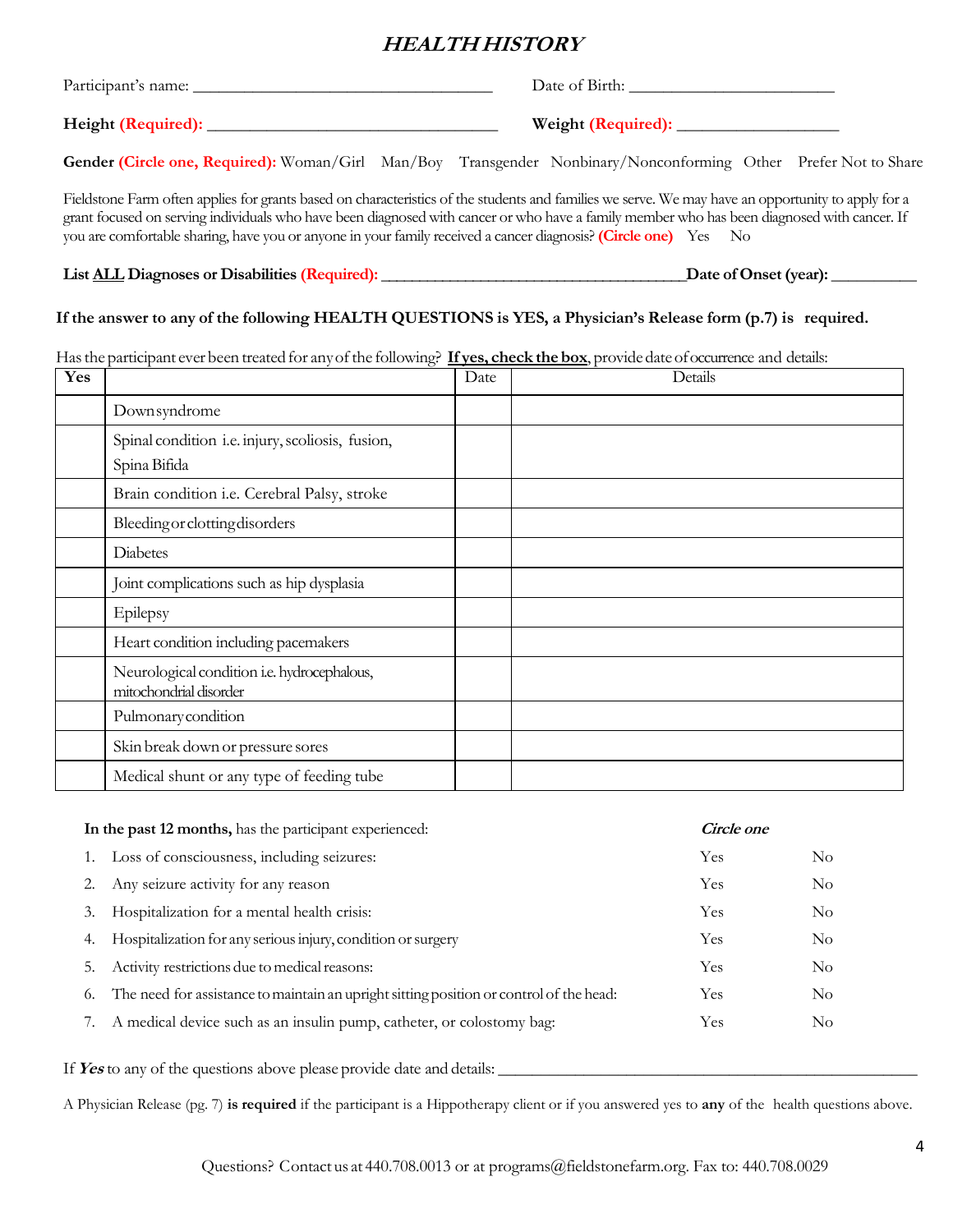Has the participant ever been treated for the following? If yes, please provide details:

| r<br>                             | Yes | TOT<br>$\sim$ $\sim$ $\sim$ $\sim$ $\sim$ $\sim$ $\sim$ $\sim$<br><b>Details</b> |
|-----------------------------------|-----|----------------------------------------------------------------------------------|
| Hearing                           |     |                                                                                  |
| Vision                            |     |                                                                                  |
| Speech                            |     |                                                                                  |
| Immune deficiency                 |     |                                                                                  |
| Circulation                       |     |                                                                                  |
| Cognitive Development             |     |                                                                                  |
| Pulmonary                         |     |                                                                                  |
| Fatigue or limited endurance      |     |                                                                                  |
| Muscular                          |     |                                                                                  |
| Orthopedic (incl. spine & joints) |     |                                                                                  |
| Emotional or Psychological        |     |                                                                                  |
| Behavior                          |     |                                                                                  |
| Broken bones                      |     |                                                                                  |
| Other                             |     |                                                                                  |

Please list if applicable:

Medications:

Allergies:

Does the participant have or use:

|         |                  |                        | Circle One |          |
|---------|------------------|------------------------|------------|----------|
|         | Asthma Yes or No | Walker                 | Yes or No  |          |
| EpiPen  | Yes or No        | Crutches               | Yes or No  |          |
| Inhaler | Yes or No        | Wheelchair             | Yes or No  |          |
|         |                  | Body brace of any type | Yes or No  | Describe |

I hereby affirm that, to the best of my knowledge, the health history information is complete and correct.

Name of person completing this form: Date: Date: Date:

Signature: Relationship to Participant:

**IMPORTANT**: Fieldstone Farm reserves the right to request additional information and/or an evaluation by the participant's licensed medical professional prior to or during the course of equine-assisted programming and/or to restrict or offer alternative activities until such information or evaluation is procured.

**FIELDSTONE FARM** 

 $i \in$  Rid

Questions? Contact us at 440.708.0013 or at programs@fieldstonefarm.org. Fax to: 440.708.0029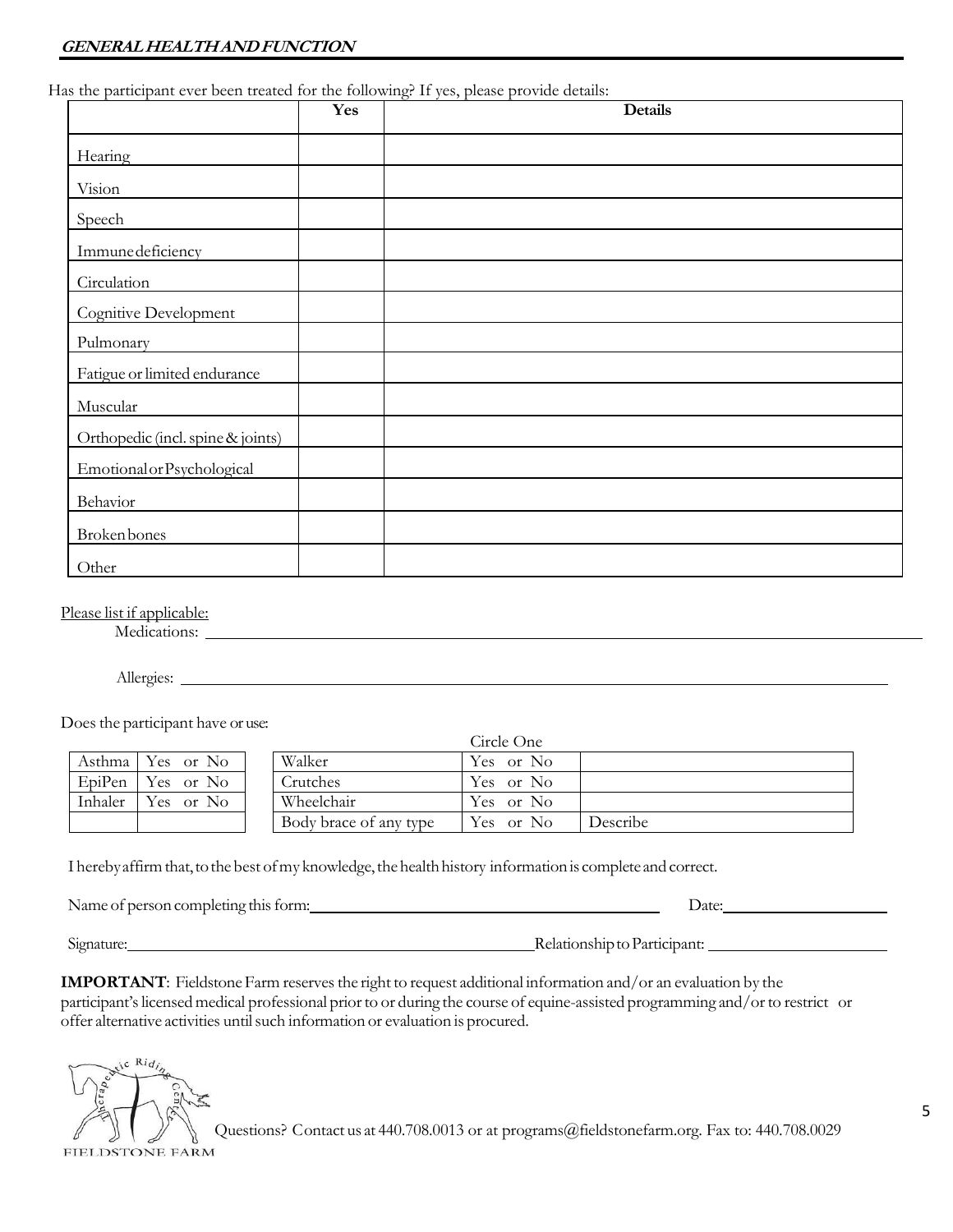## **Fieldstone Farm Student Goal Checklist**

Our instructors would like to know the important life goal that the rider/participant/you is working towards. This information helps us to structure our lesson plans. Examples are: walking without assistance, independent living, decision making, etc.

 $\overline{\phantom{a}}$  , and the contract of the contract of the contract of the contract of the contract of the contract of the contract of the contract of the contract of the contract of the contract of the contract of the contrac

1. What is a major life goal? \_\_\_\_\_\_\_\_\_\_\_\_\_\_\_\_\_\_\_\_\_\_\_\_\_\_\_\_\_\_\_\_\_\_\_\_\_\_\_\_\_\_\_\_\_\_\_\_\_\_\_\_\_\_\_\_\_\_\_\_\_\_\_\_\_\_\_\_\_\_\_\_\_\_\_\_\_\_\_

2. Please rank the **goals in each category -** physical goals, social goals, and cognitive goals - as you feel they are important to you/your student. **Rank them 1 through 3** with 1 being the most important.

| <b>Physical Goals</b>       | <b>Social Goals</b> | <b>Cognitive Goals</b>             |
|-----------------------------|---------------------|------------------------------------|
| <b>Balance</b>              | Socialization       | <b>Readiness skills</b>            |
| Posture                     | Enjoyment           | Verbal skills/Vocalizations        |
|                             | Participation       | Vocabulary Expansion               |
|                             | Sportsmanship       | Word Recognition/Reading<br>skills |
|                             |                     | Math Skills<br>٠                   |
|                             |                     | Shape recognition<br>٠             |
|                             |                     | Color Identification               |
| Coordination                | Confidence          | Decision making                    |
| Fine Motor Skills           | Self-esteem         | Sequencing                         |
| Range of Motion<br>٠        | Responsibility      |                                    |
| Spatial Awareness           | Independence        |                                    |
| Strength                    | Communication       | Concentration                      |
| Head Control                | Cooperation         | Focus                              |
| Gross Motor Skill<br>٠      | Transition          | Attention (increase)               |
| Muscle tone (increase)<br>٠ | between             | Attention (decrease)<br>٠          |
| Muscle tone (decrease)      | activities          |                                    |
| Other:                      |                     | Other:                             |

If needed, what behavior modification techniques would you suggest or recommend instructors use in the barn and during lesson if the participant is experiencing a challenge?

\_\_\_\_\_\_\_\_\_\_\_\_\_\_\_\_\_\_\_\_\_\_\_\_\_\_\_\_\_\_\_\_\_\_\_\_\_\_\_\_\_\_\_\_\_\_\_\_\_\_\_\_\_\_\_\_\_\_\_\_\_\_\_\_\_\_\_\_\_\_\_\_\_\_\_\_\_\_\_\_\_\_\_\_\_\_\_\_\_\_\_\_\_\_\_\_\_\_\_\_\_\_\_ \_\_\_\_\_\_\_\_\_\_\_\_\_\_\_\_\_\_\_\_\_\_\_\_\_\_\_\_\_\_\_\_\_\_\_\_\_\_\_\_\_\_\_\_\_\_\_\_\_\_\_\_\_\_\_\_\_\_\_\_\_\_\_\_\_\_\_\_\_\_\_\_\_\_\_\_\_\_\_\_\_\_\_\_\_\_\_\_\_\_\_\_\_\_\_\_\_\_\_\_\_\_\_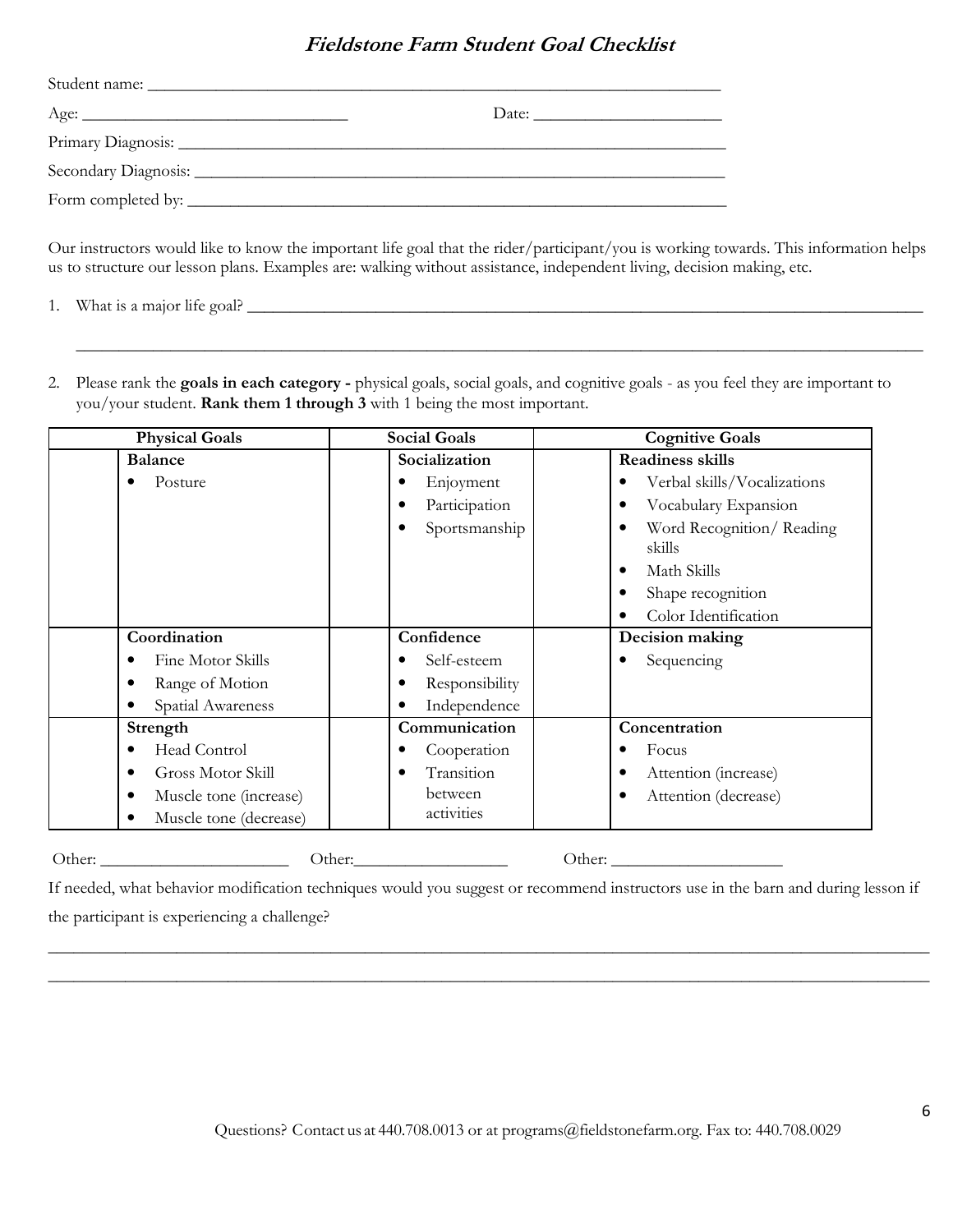## **Fieldstone Farm PHYSICIAN'S RELEASE**

This form is required if:

- Participant has **Down syndrome**
- If one or more of the HEALTH QUESTIONS on page 4 are answered YES
- **Participant is a Hippotherapy client**

| Participant.          | $\sim$ $\sim$ $\sim$ |
|-----------------------|----------------------|
| :Name:                | Jate of Birth:       |
| Parent/Guardian Name: | Phone:               |

#### **PHYSICIAN'SREPORT**

| MEDICAL (if not within normal ranges, please explain)                                                       |
|-------------------------------------------------------------------------------------------------------------|
| Appearance and Affect                                                                                       |
| Eyes/Ears/Nose/Throat                                                                                       |
| Lymph Nodes                                                                                                 |
| Pulses                                                                                                      |
| Heart                                                                                                       |
| Lungs                                                                                                       |
| Abdomen                                                                                                     |
| Skin                                                                                                        |
| Neurologic                                                                                                  |
| MUSCULOSKELETAL                                                                                             |
| Neck                                                                                                        |
| Back                                                                                                        |
| <b>Upper Extremities</b>                                                                                    |
| Lower Extremities                                                                                           |
| FOR PERSONS WITH DOWN SYNDROME                                                                              |
| Does this patient have symptoms consistent with atlantoaxial instability?<br>Yes<br>DATEOFEXAM:<br>$\rm No$ |

#### **PHYSICIAN'S RELEASE**

I have examined the above-named participant and, given the participant's diagnosis and health history, this person does not present apparent clinical contraindications for equine sports. I understand that Fieldstone Farm will weigh the medical information provided against the existing precautions and contraindications; therefore, I refer this person to Fieldstone Farm for ongoing evaluation to determine eligibility for participation.

| Physician's Signature:           | Date:  |
|----------------------------------|--------|
| Physician's Name (please print): | Phone: |
| Address/City/Zip:                |        |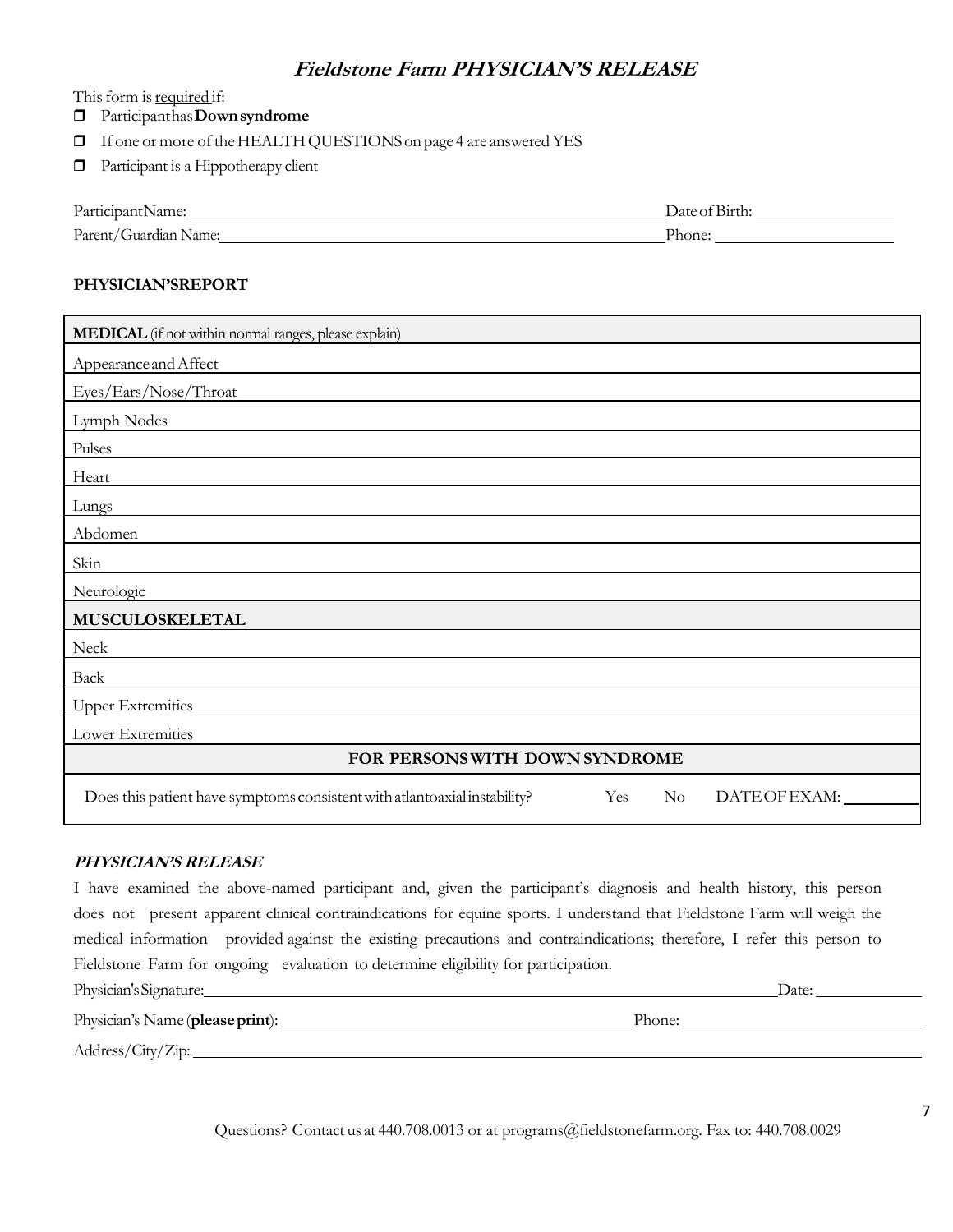# **SEIZURE EVALUATION FORM**

**If participant has experienced seizure activity within the past 12 months, the following form in its entirety is required.** Seizure paperwork must be completed every 6 months for all participants who have had a seizure or seizure activity in the calendar year. Seizure paperwork must be completed annually for all participants who have had a seizure or seizure activity in the last three years.

Participants or their parents or guardians are encouraged to consult with their physician when completing the following:

**Instructions:** Students/parent/guardians – please complete this form including **as much information as possible**. Since riding and working around horses is a risk activity, conditions that increase that risk are carefully analyzed. The safety of all participants, volunteers and horses is considered.

| Student's Name                                                                                |  |
|-----------------------------------------------------------------------------------------------|--|
| Parent / Guardian Name                                                                        |  |
|                                                                                               |  |
| Parent/Guardian Work Phone                                                                    |  |
|                                                                                               |  |
|                                                                                               |  |
|                                                                                               |  |
| Is your child under the care and treatment of a physician?<br>Yes<br>$\rm No$                 |  |
|                                                                                               |  |
| Duration of Average Seizure                                                                   |  |
|                                                                                               |  |
|                                                                                               |  |
|                                                                                               |  |
| Seizure activity indicators: (aura, behaviors or manifestations of oncoming seizure activity) |  |

L